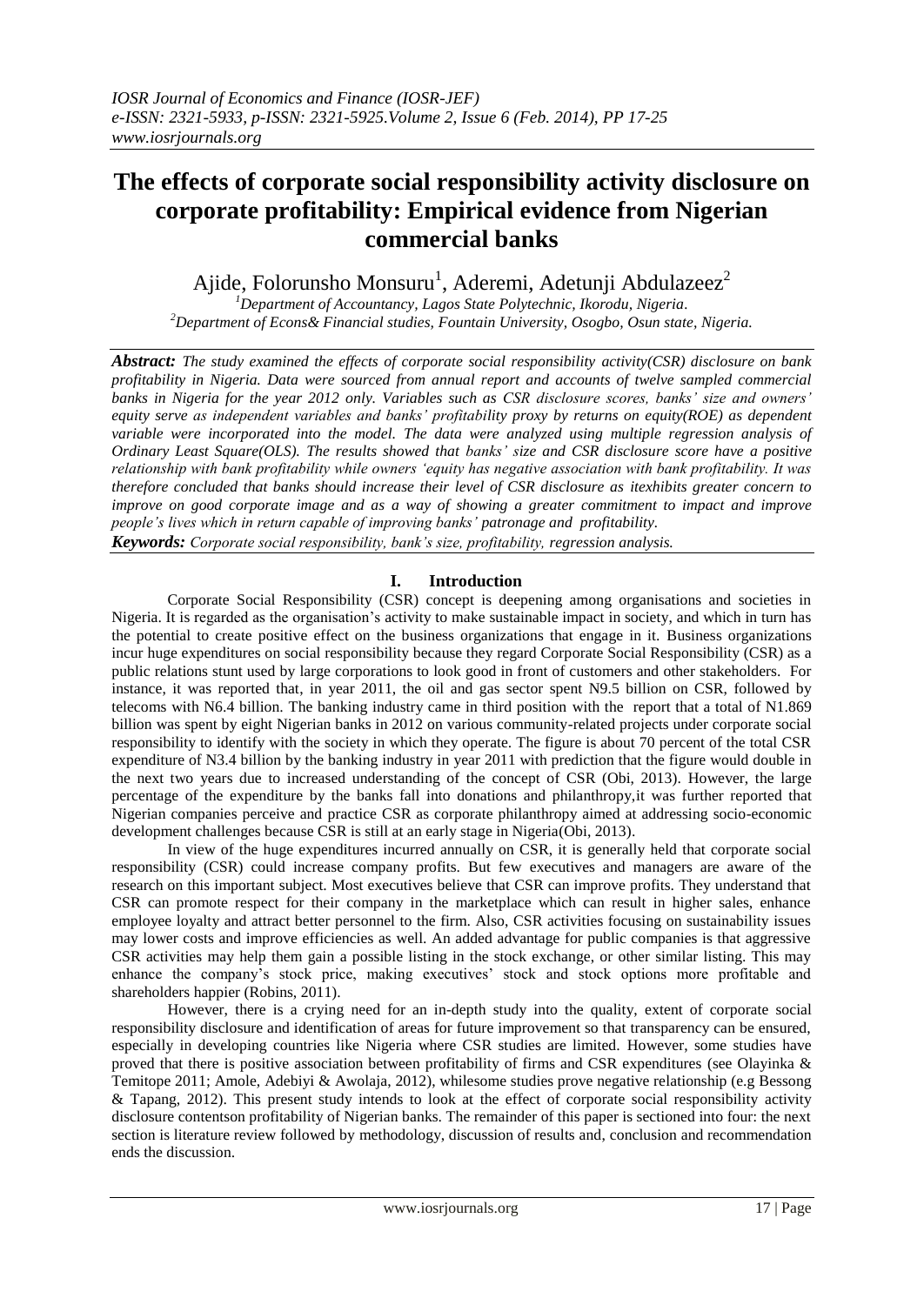## **II. Literature Review**

## **2.1 Conceptual clarifications**

Corporate social responsibility has no single commonly accepted definition. The concept is a fuzzy one with unclear boundaries. It generally refers to business practices based on ethical values, with respect for people, communities and the environment (Lambardo, 2009). Longe, Necker, Moore, Petty &Palich (2006) contend that corporate social responsibility comprises varying degrees of conceiting and trustworthy actions of ethical obligations to customers, employees and the community. Mc Oliver &Yomere (2009) defined social responsibilities at the long range goals of an organization inevitably focused upon its contributions to the needs of society tangible or intangible, its contribution may be in terms of goods or services or both. Keith Davis (2001) views social responsibility as management"s decisions and actions taken for reasons at least partially beyond the organizations direct economic or technical interest. Unugbro (2004) defined social responsibility as the obligation of corporate decision-makers to take actions, which protect and improve the welfare of the society which the organization does business. That is to say in addition to their economic and legal obligations, they also owe the society some responsibilities.

Gray, Owen &Adams (1996.) defined corporate social responsibility disclosure (enhance forth CSRD) as the process of communicating the social and environmental effects of organization economic actions to particular interest groups within the society and to society at larger.Woodward, Edwards &Birkin (1996) state that CSRD enhances corporate reputation through gaining trust and support by various stakeholders. CSRD assists to evaluate the congruence between the social value implied by corporate activities and social norms (Dowhings&Pferrer 1975). In addition, social responsibility of firms is necessary for the following reasons: it helps firms to extend aid to societies need; it helps firms to use business resources to promote the interests of all stakeholders affected by a company's operations; social responsibility helps the firm to respond to changing public needs and expectations; it helps the firm or business to recognize its moral obligations; and social responsibility facilitates a firm's correction of some problems caused by the business, for example, pollution of the environment (Ikan, 2004).

#### **2.2Theoretical perspectives**

Among others, the most used and quoted theories of corporate social responsibilities (CSR) is Carroll"s theory (1991). This model indicates that CSR constitutes major four kinds of social responsibilities, thus; economic, legal, ethical and philanthropic. Carroll considers CSR to be framed in such a way that the entire range of business responsibilities is embraced. The economic component is about the responsibility to profit and this responsibility serves as the base for other components. With regard to the legal aspect, society expects organisations to comply with the laws and regulations.Ethical responsibilities are about how society expects organisations to embrace values and norms even if the values and norms might constitute a higher standard of performance than required by law. Philanthropic responsibilities are those actions that society expect for a company to be a good corporate citizen.

The neoclassical economists advance that the firms should devote their energies to supplying goods and services to their customers, they should minimize costs and maximise profits; and all this should, of course, take place within the laws and rules/regulations of the environments (see Carroll, 1979; Jamali, 2006; Jamali & Mirshak, 2007; Quazi& O"Brien, 2000). In addition, some advocates of this viewpoint go as far as to argue that CSR is not only a deflection from the main business of wealth-creation, thus serving to blunt competition, but is also an economic (cost) imposition on the firm (see Friedman, 1999).

In the first instance, Friedman (1970) asserts that engaging in CSR is symptomatic of an agency problem or a conflict between the interests of managers and shareholders. He argues that managers use CSR as a means to further their own social, political, or career agendas, at the expense of shareholders. According to this view, resources devoted to CSR would be more wisely spent, from a social perspective, on increasing firm efficiency. This theory has been tested empirically by Wright & Ferris (1997), who found that stock prices reacted negatively to announcements of divestment of assets in South Africa, which they interpreted as being consistent with agency theory. The agency theory perspective has been challenged by other researchers, such as Preston (1978) and Carroll (1979), who outline a corporate social performance (CSP) framework. As exposited by Carroll (1979), this model includes the philosophy of social responsiveness, the social issues involved, and the social responsibility categories (one of which is economic responsibility).

Votaw(1972) stated that some theories combine different approaches and use the same terminology with different meanings. To some it conveys the idea of legal responsibility or liability; to others, it means socially responsible behavior in the ethical sense; to still others, the meaning transmitted is that of "responsible for' in a causal mode; many simply equate it with a charitable contribution; some take it to mean socially conscious; many of those who embrace it most fervently see it as a mere synonym for legitimacy in the context of belonging or being proper or valid; a few see a sort of fiduciary duty imposing higher standards of behavior on businessmen than on citizens at large. However, Carroll (1994), one of the most prestigious scholars in this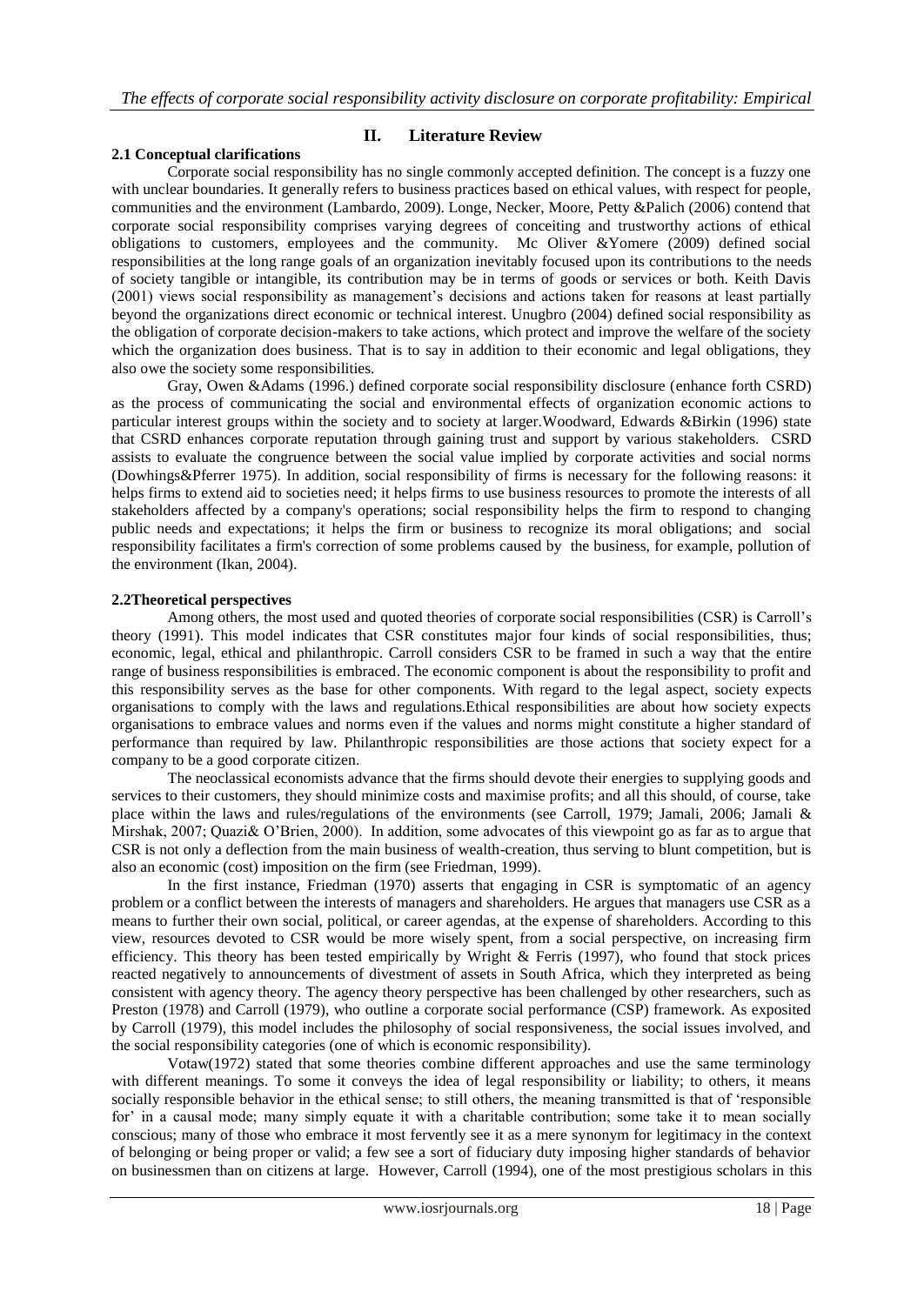discipline, characterized the situation as a diverse field with loose boundaries, multiple memberships, and differing training/perspectives; broadly rather than focused, multidisciplinary; wide breadth; brings in a wider range of literature; and interdisciplinary'.

Garriga&Mele´(2004) gave some classifications of CSR, it was assumed that the most relevant CSR theories and related approaches are focused on one of the following aspects of social reality: economics, politics, social integration and ethics. The inspiration for this is rooted in four aspects that, according to Parsons (1961), can be observed in any social system: adaptation to the environment (related to resources and economics), goal attainment (related to politics), social integration and pattern maintenance or latency (related to culture and values). This hypothesis permits to classify these theories in four groups:

- 1. **Instrumental theories:** it is assumed that the corporation is an instrument for wealth creation and that this is its sole social responsibility. Only the economic aspect of the interactions between business and society is considered. So any supposed social activity is accepted if, and only if, it is consistent with wealth creation.
- 2. **Political theories**: In these theories, the social power of corporation is emphasized, specifically in its relationship with society and its responsibility in the political arena associated with this power. This leads the corporation to accept social duties and rights or participate in certain social cooperation.
- 3. **Integrative theories**: this third group includes theories which consider that business ought to integrate social demands. They usually argue that business depends on society for its continuity and growth and even for the existence of business itself.
- 4. **Ethical theories**: this relates to the group of theories which understand that the relationship between business and society is embedded with ethical values. This leads to a vision of CSR from an ethical perspective and as a consequence, firms ought to accept social responsibilities as an ethical obligation above any other consideration ( seeGarriga& Mele´,2004).

On the other hands, Secchi (2007) gave a group of theories based on corporate firms" criterion and society. The theories are as follows: the utilitarian theory, the managerial theory, and the relational theory. This can be shown the table 1, below:

| Utility theory                                 | Managerial theory                           | Relational theory                      |
|------------------------------------------------|---------------------------------------------|----------------------------------------|
| The theory based on social cost and            | The theory stressed the logic of managerial | Relational theory has a root from the  |
| utilitarian<br>functionalism. The<br>theory    | emphasizes<br>that<br>theory<br>corporate   | firm-environment<br>complex            |
| suggests that the corporation needs to         | management in which corporate social        | relationships.                         |
| recognize social duties and                    | responsibilities are approached by the      | As the term implies, it is the         |
| rights to participate in social co-operation.  | corporation internally.                     | interrelations between the two are     |
| Within it, the functionalist theory,           | This makes the difference between           | the focus of the analysis of corporate |
| specifically advocates that the corporation is | utilitarian and managerial perspective of   | social responsibility. It is values-   |
| seen as a part of the economic system,         | corporate social responsibility.<br>This    | based as well as interdependent        |
| which one of the goals is profit making. The   | suggests that everything external to the    | between the corporation and society.   |
| firm is viewed as an investment, and           | corporation is taken into account for       |                                        |
| investment should be profitable to the         | organizational decision making.             |                                        |
| investors and stakeholders.                    |                                             |                                        |

| Table 1: Utilitarian, managerial and relational theories of CSR |  |
|-----------------------------------------------------------------|--|
|-----------------------------------------------------------------|--|

Source: Secchi (2007) &Babalola (2012)

It can be, therefore, concluded that the three groups of CSR theories are as follows: Utilitarian is simplified in its views by the individuals and mechanical from the corporation perspective, managerial is very organizational oriented and measurable; and relational is values-based as well as interdependent between the corporation and society. This could be further strengthened by another not-so-distant conceptualization about CSR in that the theories are grouped into instrumental, political, integrative and value based. Instrumental theory is focusing on achieving economic objectives through social activities; political focusing on a responsible use of business power in the political arena; integrative concentrating on drawing together management issues, public responsibility, stakeholder management and corporate social performance; and ethical theory is emphasizing strategies to achieve a good society (Babalola, 2012).

## **2.3 Empirical review**

Generally, it is quite believed that corporate social responsibility (CSR) could increase company profits and thus most large companies are actively engaged in it. It is understood that CSR can promote respect for their company in the marketplace which can result in higher sales, enhance employee loyalty and attract better personnel to the firm. Also, CSR activities focusing on sustainability issues may lower costs and improve efficiencies as well. This may enhance the company"s stock price, making executives" stock and stock options more profitable and shareholders happier (Robins, 2011). Using total assets or total revenue (as a proxy for firm size), some previous studies (e.g. Pattern 1992; Deegan& Gordon,1996) that examined the association between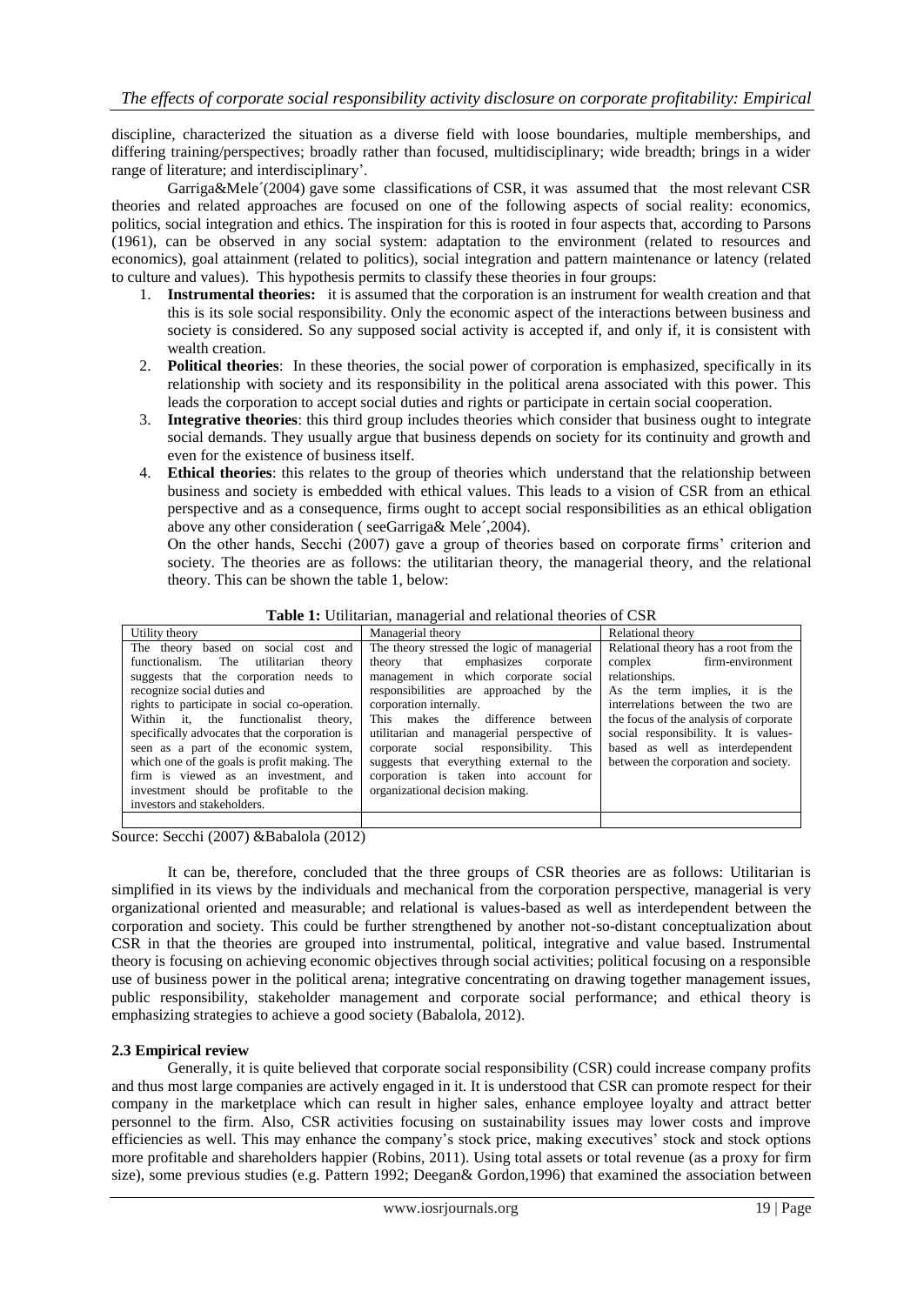the CSR disclosure and firm"s size finds a significant and positive association. However, some studies denied such association or did not confirm that such association exists(see Aly, Simon &Hussainey, 2010; Samaha&Dahawy 2011; Reverte 2009; Elsayed&Rozik 2011; Keelia& Kuntz 1981).

Mcwilliams& Siegel (2006)outlined a supply and demand model of corporate social responsibility (CSR). Based on this framework, it was hypothesized that a firm's level of CSR depended on its size, level of diversification, research and development, advertising, government sales, consumer in-come, labor market conditions, and stage in the industry life cycle. From these hypotheses, it was concluded that there was an "ideal" level of CSR, which managers could determine via cost-benefit analysis, and that there is a neutral relationship between CSR and financial performance.

Keffas&Olulu-Briggs (2011) examined the financial performance of CSR and Non-CSR banks using financial ratios and frontier efficiency analysis. It was stated that accounting information got for banks in Japan,US and UK quoted on the FTSE4Good global index from Bank scope database. They included thirtyeight (38) financial and economic ratios based on variables such as Asset quality, Capital, Operations and Liquidity; that captured major scope of financial performance. In addition, they used a non-parametric linear programming technique known as Data Envelopment Analysis to create a piecewise linear frontier that helps to determine the efficiency levels for both a common and separate frontier analysis. First, it was found that there is positive relationship between corporate social responsibility and financial performance (FP). Banks that incorporate CSR have better asset quality; capital adequacy; and are more efficient in managing their asset portfolios and capital. Second, it was also found that geographic location regulates the relationship between CSR and FP during economic contraction, such that the relationship differs across relationship and transactional banking models.

Olayinka&Temitope (2011) used qualitative research method to examine the relationship between corporate social responsibility and financial performance in Nigeria. The study obtained data on variables which were believed to have relationship with CSR and financial performance. These variables included Return on Earnings, Return on Asset, Community Performance, Employee Relation and Environment Management System. The result shows that CSR has a positive and significant relationship with the financial performance measures. These results reinforced the accumulating body of empirical support for the positive impact of CSR on financial performance.

Branco& Rodrigues (2008) investigate to ascertain whether Portuguese banks use their websites as one of the media to disclose social responsibility information and also to identify what type of information they disclosed, and compare such disclosure with similar disclosure in annual report. Their findings suggest Portuguese banks seem to attribute greater importance to annual report as disclosure media than to websites. Banks with a higher visibility among consumers seems to exhibit greater concern to improve on image through high CSR disclosure in annual report and on websites.

A study carried out by Amole, Adebiyi&Awolaja (2012) on the impact of corporate social responsibility on the profitability of Nigerian banks, which made use of ordinary least square (OLS) model of regression in testing the relationship between dependent and independent variables. The study used data on corporate social responsibility expenditure and profit after tax for the period of 2001-2010. It adopts model on the causal relationship between CSR and firms financial performance (FFP). The results of the regression analysis revealed that for every unit change increment in the CSR expenditure, there will be 95% increase in the profit after tax of the bank. The R-Square value of 0.893 obtained shows that CSR accounted for 89% of the variation in the profit after tax of the bank. The study finds that there is positive relationship between banks CSR activities and profitability, stating the need for banks to demonstrate high level of commitment to corporate social responsibility based on stakeholders theory in order to enhance their profitability in the long run.

Babalola(2012) examined the relationship between corporate social responsibility and firms' profitability in Nigeria with the use of secondary data, sourced from ten (10) randomly selected firms" annual report and financial summary between "1999-2008". The study makes use of ordinary least square for the analysis of collected data. Findings from the analysis show that the sample firms invested less than ten percent of their annual profit to social responsibility. The co-efficient of determination of the result obtained shows the depicts that the explanatory variable account for changes or variations in selected firms performance (PAT) are caused by changes in corporate social responsibility (CSR) in Nigeria while recommends that laws and regulations to obligate firms to be recognized, adequate attention should be given to social accounting in terms of social costs and to comply with social responsibility should be enacted.

Luper (2013) showed that there is need for the Nigerian banks to rethink Corporate Social Responsibility (CSR) in all the key sectors (such as education, power, health, agriculture, and small and medium-sized enterprises) of the economy. Empirically, using the data on commercial banks loans to SMEs provided by the CBN statistical bulletin for the period of ten years (from 2001-2010). The results of the descriptive statistics and sample t-test shows that, bank consolidation in Nigeria has led to a decline in SMEs financing to less than one percent on average in the study period, and there is no significant improvement in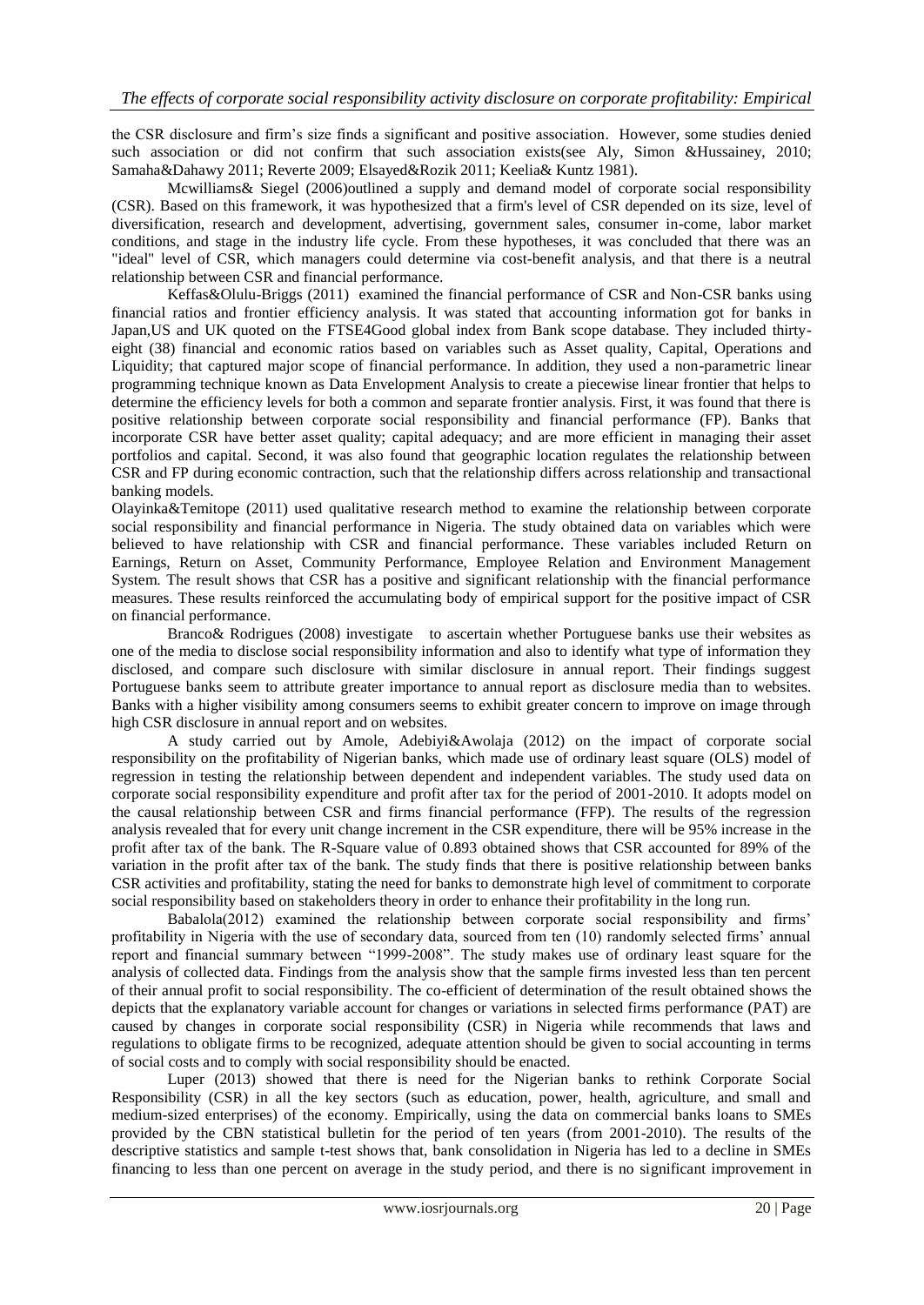SMEs financing in Nigeria before and after bank consolidation. This clearly indicates that Nigerian Banks are not committed to their CSR (economic responsibilities) of financing to SMEs which is critical in mitigating these economic challenges and enhancing economic growth. The study recommends among others that, there should be further diversification in SMEs financing. In order to improve the CSR of Nigerian banks, there is also the need for banks to help in the training of SMEs owners as a matter of necessity on the need to maintain proper accounting records in the country.

Richard&Okoye (2013) examined the effect of corporate social responsibility on the deposit money banks in Nigeria. The objective of this study is to determine the effect of corporate social responsibility on the performance of Nigerian deposit money banks. The study adopted descriptive survey design in carrying out the study. The empirical review of this study relied on the relationship between corporate social responsibility and performance of developed and developing countries deposit money banks like Nigeria. The study reveals that Social responsibility has a great impact on the society by adding to the infrastructures and development of the society. It is also concluded that a company has to give back to the society in which it operates, clean up all forms of pollution it has caused in its course of operation and also provide infrastructural facilities to the society as a way of giving back and developing the society.

Terungwa(2010) quest to know how socially responsible the banking system is responding to this vital developmental issue. Small and Medium Enterprises Equity Investment scheme (SMEEIs) is an umbrella under which banks came together to supposedly attend to this problem. The study made use of secondary data which was the ratio of loans to SMEs by commercial and merchant banks to their total credit for the period between 1993-2008.A paired sample t-test was used to test the significance of bank loans before and after the introduction of SMEEIS. It is found out that SMEEIs did not make any significance impact on loan disbursement to SMEs.

Bessong&Tapang (2012) aimed at determining the influence of social responsibility cost on the profitability of Nigerian banks. The study made used of an exploratory research design and data were collected from five Nigerian banks through secondary sources and analyzed using the Ordinary Least Square (OLS) method. The study revealed that there is a negative influence between social cost and pollution cost on profitability. Conclusively, social responsibility cost is as vital as all other liabilities of the banks, and it requires proper management.

Akinpelu,Ogunbi ,Olaniran&Ogunseye (2013) investigatesd the various types of social responsibility activities information that were disclosed by Nigerian commercial banks and the factors that determine the level of disclosure in their annual reports and accounts. Descriptive data analysis results indicated that commercial banks in Nigeria disclosed more information on human resources and community involvement and very low information on environmental, product quality and consumer relation. The outcome of multivariate analysis suggested that value of total assets have positive relationship and statistically significant with the level of corporate social responsibility activities disclosure, although, gross earnings and number of branches are positively and significantly related with Corporate Social Responsibility Disclosure (CSRD) level.

From the above, it can be concluded that most of these studies have looked at CSR expenditure on bank profitability in Nigeria, but they failed to look at the impact of information contents of CSR disclosed on bank profitability. This present study intends to fill this gap by looking at the effect of CSR activity disclosure on bank profitability in Nigeria.

#### **III. Methodology**

The multiple regression analysis using Ordinary Least square (OLS) was adapted to test

whether corporate social responsibility disclosure has impacted on the corporate returns in Nigerian bank industry. Data were sourced from annual reports and accounts of twelve (12) selected banks in Nigeria for the year 2012 only. The study employs the scoring system of Branco& Rodrigues (2006) to analyze social responsibility disclosure among the sampled banks in Nigeria. The scoring system is organized into four themes with each theme having subthemes: environmental (7), human resources (9), product quality and consumer relation (4), and community involvement (5), Makingtotal of twenty-five(25); with each subtheme assigned one, for the disclosure in annual report and accounts of each bank in the study (see **appendix).** 

## **3.1 Model specification**

The study employs econometric model to analyze the effect of corporate social responsibility activity disclosure on corporate profitability.It is expected that there would be positive relationship between corporate social responsibility disclosure score and bank profitability. Two control variables such as bank size and owners" equity have been incorporated in the model. Hence, the study also expects that the higher the expansion of bank"s size, the higher the profitability of banks.However, the business of financial intermediation is exposed to various forms of risks such as interest rate risk and credit risk. In this manner, the profitability of a bank would be dependent on the management"s attitude towards risk and can be analyzed by examining the capital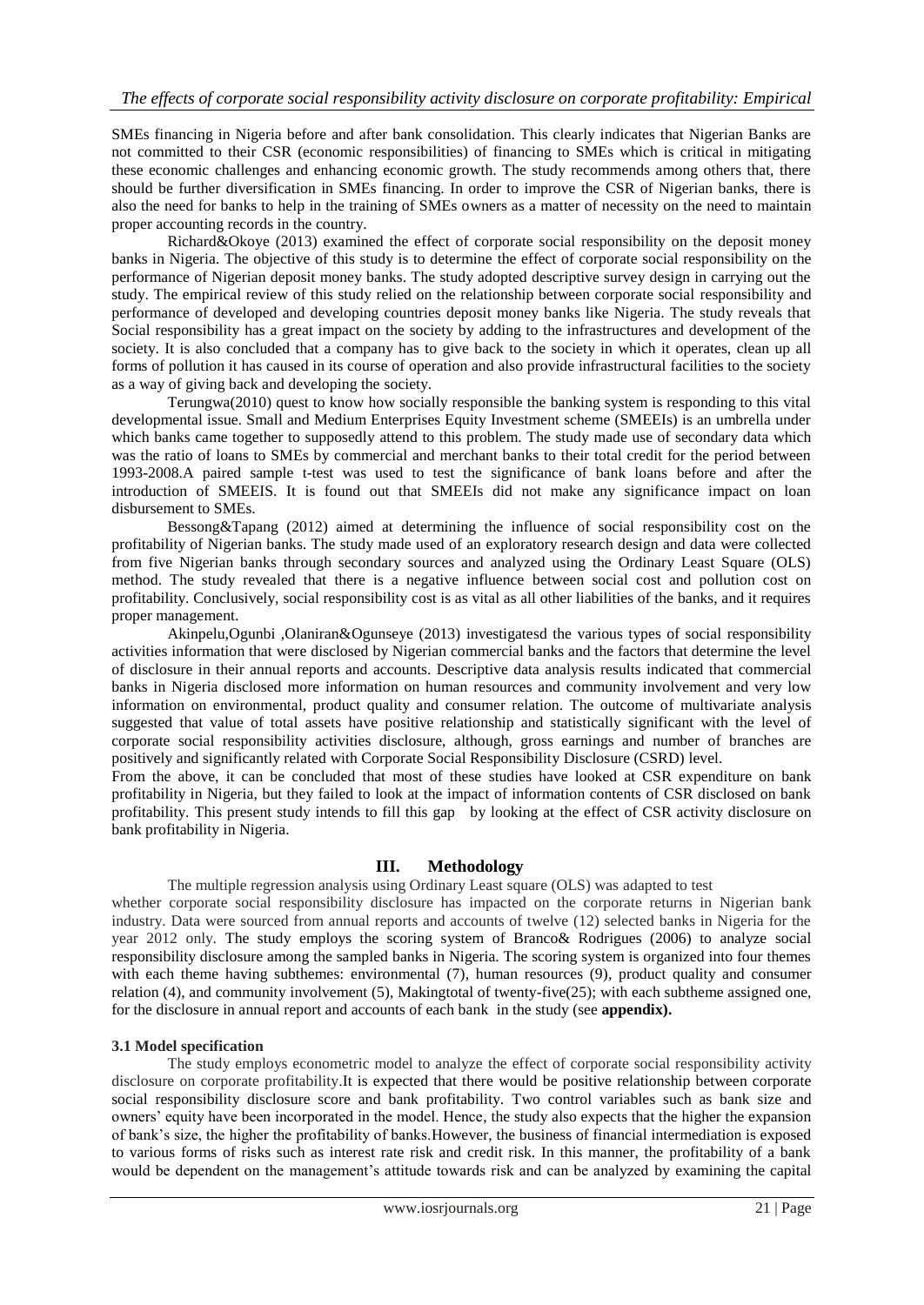and reserves (owners "equity) a bank chooses to hold and its liquidity management policies. Therefore, the study expects that a bank with higher capital and reserves (CR) would be considered relatively safer in the event of loss or liquidation, hence, it is assumed to have low leverage or risk. The traditional risk-return proposition suggests a negative relationship between capital and bank profitability. However, from the words of Koehn &Santomero(1980) who stated that regulation which increases the capital adequacy requirements would increase the capital to assets ratio and thus reduce the risk. This would induce banks to absorb greater risk in their asset portfolios in the hope of maximizing expected returns. Hence, this suggests another relationship that there is possibility to have a positive relationship between bank profitability and, capital& reserves (Total equity).

The model is therefore specified as follows: Roe = f (csr, asset, cr)……………………………………………...(1) In specific form, Roe= α0+ β1csr + β2log(asset) + β2log(cr) + u……………………(2) Where:  $\alpha_0$  = intercept parameter(constant) Roe= returns on equity as a proxy for corporate profitability, csr=corporate social responsibility disclosure score Asset=total assets as a proxy for corporate size Cr= capital and reserves as a proxy for total equity  $U = error term$ 3.2 Apriori expectation  $β_1$ ,  $β_2$  > 0, and,  $β_3$  < 0, CR & ASSET serve as control variables.

# **IV. Discussion of results**

The estimated results of the model are presented in **table 1** at the appendix. The parameters of corporate social responsibility scored disclosure (CSR) and that of total assets as a measure of bank size (ASSET) are positive which follows the apriori expectations meaning that both exhibit positive relationship with the profitability(ROE) of bank. While the parameter of Equity or Capital and reserves (CR) exhibits negative relationship with profitability of bank. It means that a unit increased in CSR will lead to 0.59% increases in Profitability on average; similarly, a percentage point increased in ASSET will make profitability(ROE) to increase by 0.38 on average. On the other hand, a percentage point increased in owner"s Equity (CR) will lead to a fall in profitability by 0.28 on average.

Although, the parameter of CSR is not significant, those of ASSET and CR are significant at 5% level of significance. The coefficient of determination  $(R^2)$  reflects that 83.4% variation in the profitability of bank is explained by the model. The value of F-calculated of 13.45815 is a clear indication that the model passes the test of overall significant at 5% level of significance. In addition, Durbin-Watson test (D) statistic is 2.0966 which is compared with the tabulated values (Lower limit  $(D<sub>L</sub>)$ ) of 0.658 and Upper limit  $(D<sub>U</sub>)$  of 1.864) shows that no evidence of positive first-order serial correlation.

#### **V. Conclusion and recommendation**

From the above analysis, the results show that the bank"s size has a positive and significant effect on profitability of banks. The higher the expansion of bank"s size, the higher the profitability of banks. Also the results indicate that capital and reserves (equity) has a negative relationship with profitability of banks. This means that banks with higher capital and reserves (owners" equity) would be considered relatively safer in the event of loss or liquidation, hence, it is assumed to have low leverage or risk. It follows that the lower the capital and reserves (owners' equity) the higher the loss(or the lower the profit). Since the parameter of interest is that of CSR scored disclosure, the positive relationship between the ROE and the CSR offered a clear indication of the positive effect of corporate social responsibility disclosure(CSR) on the profit of banks . Since Return on Equity is a mean of measuring the profitability of owners" investment. It is used as a barometer for monitoring upswings and downswings in the financial performance of a firm. It follows that a continuous investment and an increase in corporate social responsibility disclosure by banking firms will positively increase the financial performance of banks in Nigeria as the result suggested.This view is supported by Babalola(2012), Amole, Adebiyi&Awolaja (2012).

Based on conclusions from the empirical findings, it can be therefore recommended that since social responsibility cost and its disclosure can enhance profitability of banks hence, it requires proper management, every company should and needs to give back to the society in which it operates, clean up all forms of pollution it has caused in its course of operation and also provide infrastructural facilities to the society as a way of giving back and developing the society. There is need for banks to demonstrate high level of commitment to corporate social responsibility as suggested bystakeholders" theory in order to enhance their profitability in the long run.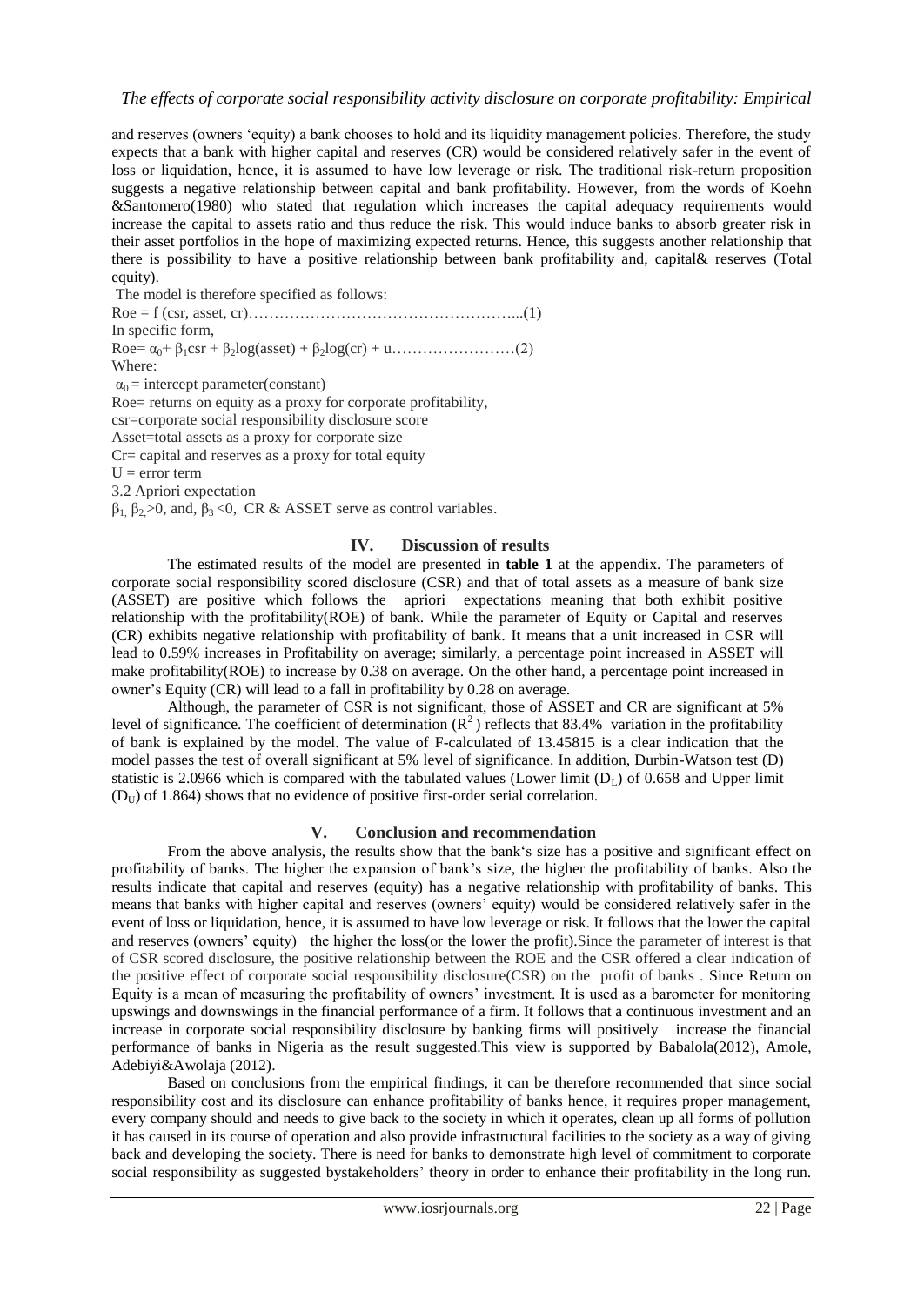Finally, banks should improve and continue disclosing their social responsibility information in the annual report as disclosure media because banks with a higher visibility among consumers seem to exhibit greater concern to improve on good image through high Corporate social responsibility disclosure in annual report and on websites.

#### **References**

- [1] Akinpelu,Y.A. ,Ogunbi ,O.J.,Olaniran,Y.A. &Ogunseye, T.O. (2013). Corporate social responsibility activities disclosure by commercial banks In Nigeria. European Journal of Business and Management. 5(7),173-185.
- [2] Amole, B. B., Adebiyi, S. O. &Awolaja, A. M. (2012). Corporate social responsibility and profitability of Nigeria banks A casual relationship. Research Journal of Finance and Accounting, 3(1),6-17.
- [3] Aly, D., Simon, J. &Hussainey, K. (2010). Determinants of corporate internet reporting evidence from Egypt. Managerial Auditing Journal, 25 ( 2), 182-202.
- [4] Babalola, Y.A.(2012). The impact of corporate social responsibility on firms" profitability in Nigeria. European Journal of Economics, Finance and Administrative Sciences, 45(2012),41-50.
- [5] Bessong, P.K. &Tapang, A.T.(2012).Social responsibility cost and its influence on the profitability of Nigerian banks. International Journal of Financial Research,3(4),1-5.
- [6] Branco, M. C. & Rodrigues (2008). Factor influencing social responsibility disclosure by Portuguese companies. Journal of Business Research, 29( 1), 21-41.
- [7] Carrol, A.B. (1979). A three-dimensional conceptual model of corporate performance .Academy of Management Review, 4(4), 497- 505.
- [8] Carroll, A. B.(1994). Social issues in management research. Business and Society, 33(1), 5–25.
- [9] Deegan,C.D. & Gordon, B.(1996). A study of the environmental disclosure practices of Australian corporations, Accounting and Business Research, **26**(3), 187-199.
- [10] Elsayed, M. &Hoque, Z. (2010). Perceived international environmental factor and corporate
- voluntary disclosure practices an empirical study. The British Accounting Review, 42, 17-35.
- [12] Friedman, M. (1970). The social responsibility of business is to increase its profits.New York Times Magazine, September 13: 32- 33, 122, 124, 126.
- [13] Garriga, E. &Mele, D. (2004). Corporate social responsibility theories: Mapping and territory.Journal of Business Ethics, 53, 51-74. [14] Gray, R., Owen, D. &Adams.T. (1996.). Accounting and accountability Changes and challenges in corporate social and environmental Reporting. Prentice Hall Europe, Hemel Hempstead.
- [15] Ikan, D. (2004). Reasons for social responsibility. International Journal of Investment and Finance,4 (1)
- [16] Jamali,D. &Mirshak,R. (2007). Corporate Social Responsibility (CSR):Theory and practice in a developing country context. Journal of Business Ethics (2007) 72,243–262. Springer 2006
- [17] Kedia, B. L. & Kuntz, E. C. (1981). The context of social performance. An empirical study of Texas banks research in corporate social performance and policy (3rd Edition). Greenwich: JAI Press.
- [18] Keith, D. (2001). Social responsibility. Journal of Business and Common Market Studies, 7 (1)
- [19] Keffas,G&Olulu-Briggs,O.V.(2011). Corporatesocial responsibility: How does it affect the financial performance of banks? Empiricalevidence from us, uk and japan. Journal of Management and Corporate Governance,3, March 2011, 8-26.
- [20] Koehn,M. &Santomero,A.M.(1980). Regulation of bank capital and portfolio risk. Journal of Finance,35,1235-1250.
- [21] Lombardo, A. A. (2009). Corporate social responsibility and its impact on the profit of a company, Journal of Business and Social Science, 1(i)
- [22] Longe, B. C., Necker, Moore, Petty &Palich (2006). Characteristics of corporate social responsibility. Journal of Social Sciences. 2(2)
- [23] Luper, I. (2013). Rethinking banks corporate social responsibility (CSR) in Nigeria. International Journal of Finance and Accounting, 2(1), 30-36
- [24] McOliver&Yomere (2009). Introduction to business: The concept of social responsibility. Lagos: Malt House Press Ltd.
- [25] Mcwilliams A. & Siegel, D. S.(2006). Corporate social responsibility: International perspectives. Rensselaer Working Papers in Economics,available online at<http://www.rpi.edu/dept/economics/www/workingpapers/> accessed on 23th October, 2013.
- [26] McWilliams, A. & Siegel, D. (2001). Corporate social responsibility: A theory of the firmperspective. Academy of Management Review, 26, 117-127.
- [27] Obi, D. (2013). CSR: 8 banks spend N1.9bn to make social impact, This Business day News paper of July 9th, available at : www.businessdayonline.com. Accessed on October, 18<sup>th</sup>, 2013
- [28] Olayinka, M. U. &Temitope, O. F. (2011). Corporate social responsibility and financial
- [29] performance in developing economies-The Nigerian experience. New Orleans, New Orleans International Academic Conference, 815-824.
- [30] Pattern, D. M. (1992). Intra-industry environmental disclosures in response to the Alaskan oil spill: A noteon legitimacy theory. Accounting Organizations and Society. 17(5), 471-475.
- [31] Parsons, T.(1961) An outline of the social system, in T. Parsons, E. A. Shils, K. D. Naegle and J. R. Pitts (eds.), Theories of Society. New York: Free Press.
- [32] Preston, L. (Ed.). (1978). Research in corporate social performance and policy,Greenwich, CT: JAI Press.
- [33] Quazi, A. & O"Brien, D. (2000). An empirical test of a cross-national model of corporate social responsibility, Journal of Business Ethics, 25, 33–51.
- [34] Rechard, E.O &Okoye,V. (2013).Impact of corporate social responsibility on the deposit money banks in Nigeria.Global Business and Economics Research,2(3), Available online at wwww.journal.globejournal.org. accessed on 23th November,2013.
- [35] Robins R. (May, 2011).Does corporate social responsibility increase profits?Business Ethics -The magazine of corporate social responsibility. Available online a[t www.business-ethcs.com.](http://www.business-ethcs.com/) Accessed on 23th October,2013.
- [36] Reverte, C. (2009). Determinants of corporate social responsibility disclosure ratings by Spanish listed firms. Journal of Business Ethics. 88,(2), 357-366.
- [37] Samaha, K. &Stalepton, P. (2008). Compliance with international accounting standards in a nationalcontext some empirical evidence from the Cairo and Alexandria Stock Exchanges. Afro-Asian Journal ofFinance and Accounting,1(1), 40-66.
- [38] Secchi, D. (2007). Utilitarian, managerial and relational theories of corporate social responsibility. International Journal of Management Reviews, 9(4), 347-373.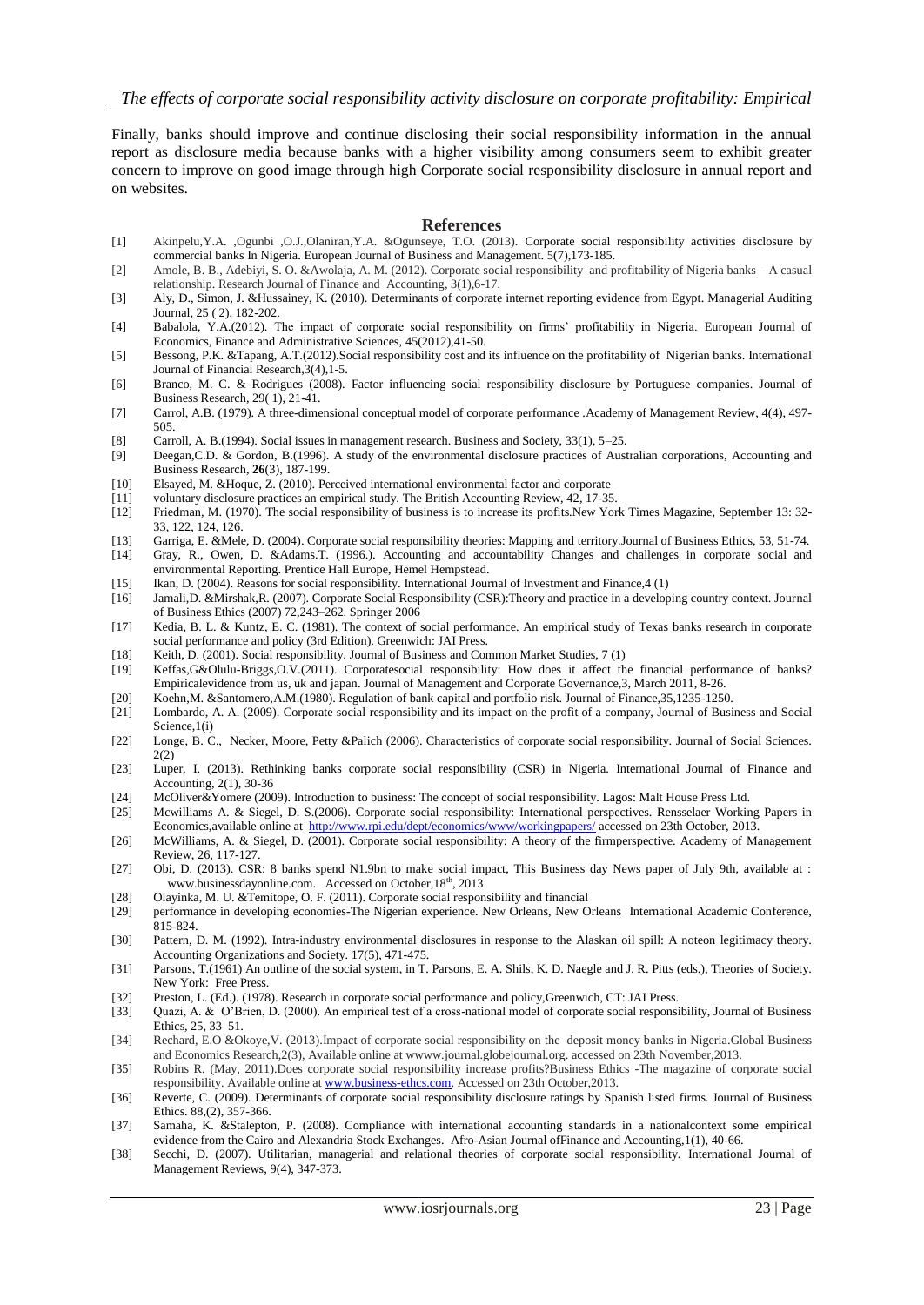- [39] Terungwa. A.(2010). Corporate social respnsibility in nigerian banking system: The development of small and medium scale enterprises. Available online at www. Wbiconpro.com/615-azende.pdf .accessed on 25<sup>th</sup> Novermber, 2013.
- [40] Unugbro, A. O. (2004). Management: Theory and practice. Benin City: Mindex Publishing.
- [41] Votaw, D.( 1972). Genius became rare: A comment on the doctrine of social responsibility Pt 1", California Management Review 15(2), 25–31.
- [42] Woodward, D.G.P., Edwards, F.&Birkin (1996). Organizational legitimacy and stakeholder information provision. British Journal of Management,7,329-347.
- [43] Wright, P., & Ferris, S. 1997. Agency conflict and corporate strategy: The effect of divestment on corporate value. Strategic management Journal, 18, 77-83.

#### **Appendix**

#### **Table 1: Eview-Results** Dependent Variable: ROE

Method: Least Squares

Sample: 1 12 Included observations: 12

| Variable           | Coefficient | Std. Error            | t-Statistic | Prob.       |
|--------------------|-------------|-----------------------|-------------|-------------|
| C                  | $-1.216046$ | 0.646786              | -1.880138   | 0.0969      |
| <b>CSR</b>         | 0.005989    | 0.018015              | 0.332445    | 0.7481      |
| LOG(ASSET)         | 0.381965    | 0.119350              | 3.200366    | 0.0126      |
| LOG(CR)            | $-0.280511$ | 0.053336              | $-5.259310$ | 0.0008      |
| R-squared          | 0.834623    | Mean dependent var    |             | 0.220006    |
| Adjusted R-squared | 0.772607    | S.D. dependent var    |             | 0.264570    |
| S.E. of regression | 0.126162    | Akaike info criterion |             | $-1.041295$ |
| Sum squared resid  | 0.127335    | Schwarz criterion     |             | $-0.879660$ |
| Log likelihood     | 10.24777    | Hannan-Quinn criter.  |             | $-1.101139$ |
| F-statistic        | 13.45815    | Durbin-Watson stat    |             | 2.096620    |
| Prob(F-statistic)  | 0.001714    |                       |             |             |

## **Source:** Authors' estimate

| Table 2: The corporate social responsibility disclosure scores |
|----------------------------------------------------------------|
|----------------------------------------------------------------|

| <b>Theme</b>                                                   | <b>Indices</b> |                                                     |  |  |
|----------------------------------------------------------------|----------------|-----------------------------------------------------|--|--|
| Environmental                                                  | 1.             | Environmental policies of the bank                  |  |  |
|                                                                | 2.             | Environmental management system and audit           |  |  |
|                                                                | 3.             | Environmental awards                                |  |  |
|                                                                | 4.             | Lending and investment policies                     |  |  |
|                                                                | 5.             | Conversion of natural resources and recycle         |  |  |
|                                                                | 6.             | Disclosure concerning energy and efficiency         |  |  |
|                                                                | 7.             | Sustainability                                      |  |  |
| Human resources                                                | 8.             | Employee numbers                                    |  |  |
|                                                                | 9.             | Employment remuneration                             |  |  |
|                                                                | 10.            | Employee share ownership                            |  |  |
|                                                                | 11.            | Employee consultation                               |  |  |
|                                                                | 12.            | Employee training and education                     |  |  |
|                                                                | 13.            | Disable employee                                    |  |  |
|                                                                | 14.            | Trade union activity information                    |  |  |
|                                                                | 15.            | Employee health and safety                          |  |  |
|                                                                | 16.            | Employee assistance benefit                         |  |  |
| Third party attestation<br>Product quality and consumer<br>17. |                |                                                     |  |  |
| relation                                                       | 18.            | Customer feedback on product and services channels  |  |  |
|                                                                | 19.            | Customer satisfaction of the quality of the product |  |  |
|                                                                | 20.            | Customer complaint channels                         |  |  |
| Community involvement                                          | 21.            | Charitable activities and donation                  |  |  |
|                                                                | 22.            | Support for education                               |  |  |
|                                                                | 23.            | Support for art and culture                         |  |  |
|                                                                | 24.            | Support for public health                           |  |  |
|                                                                | 25.            | Support for sporting or recreation project          |  |  |

Source: Branco& Rodrigues (2006)